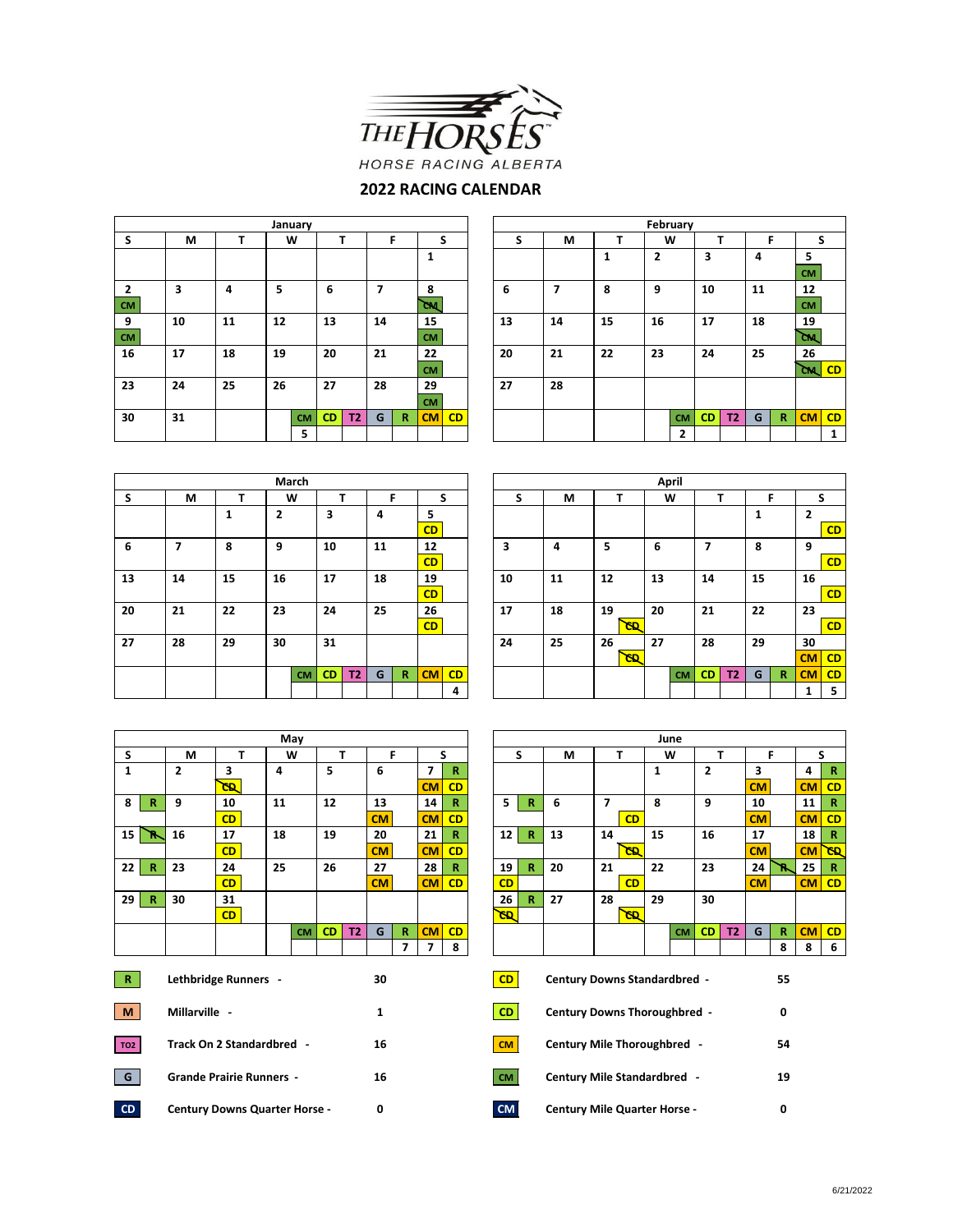| M            | <b>CM</b>          | <b>CD</b>                  | <b>T2</b> | G  | R  | <b>CM</b> | CD  | <b>CD</b> | <b>CM</b> |
|--------------|--------------------|----------------------------|-----------|----|----|-----------|-----|-----------|-----------|
| 1            | 19                 | 0                          | 16        | 16 | 30 | 54        | 55  | 0         | 0         |
|              |                    | <b>Century Downs</b>       |           |    |    |           | 55  |           |           |
|              |                    | <b>Century Mile</b>        |           |    |    |           | 73  |           |           |
|              |                    | <b>Rocky Mnt.Turf Club</b> |           |    | 30 |           |     |           |           |
|              |                    | <b>Evergreen Park</b>      |           |    |    |           |     | 16        |           |
|              | Track On 2         |                            |           |    |    |           |     | 16        |           |
|              | <b>Millarville</b> |                            |           |    |    |           |     |           |           |
| <b>Total</b> |                    |                            |           |    |    |           | 191 |           |           |

### **FULL CALENDAR - 2022 FULL CALENDAR - 2022**

| <b>CM</b><br>19 | CD.<br>$\Omega$      | Т2<br>16                   | G<br>16 | 30 | CM.<br>54 | <b>CD</b><br>55 | $\Omega$ | $CD$ CM |
|-----------------|----------------------|----------------------------|---------|----|-----------|-----------------|----------|---------|
|                 | <b>Century Downs</b> |                            |         |    |           |                 | 55       |         |
|                 | Century Mile         |                            |         |    |           | 73              |          |         |
|                 |                      | <b>Rocky Mnt.Turf Club</b> |         |    |           |                 | 30       |         |
|                 | Evergreen Park       |                            |         |    |           |                 | 16       |         |
| Track On 2      |                      |                            |         |    |           | 16              |          |         |

| Thoroughbred & Quarter Horse Race<br>Days | 101 |
|-------------------------------------------|-----|
| <b>Standardbred Race Days</b>             | 90  |

### **Post Times for 2022**

|            |         | Century Miles |           | Candy Downs | I Everyon Max | RMATC       | I The Track on 2 | Millignesia |
|------------|---------|---------------|-----------|-------------|---------------|-------------|------------------|-------------|
| Weekday    | CM      | <b>CM</b>     | <b>CD</b> | CD          | G             | $\mathbf R$ | <b>T2</b>        | M           |
| Tuesday*   |         |               |           | 2:15 PM *   |               |             |                  |             |
| Wednesday  |         |               |           |             |               |             | 5:10 PM          |             |
| Friday     | 6:15PM  | 7:15 PM       |           | 5:15 PM     |               | 6:00PM      |                  |             |
| Saturday** | 3:45 PM | 1:15 PM       |           | 2:15 PM *   | 1:15 PM       | 1:15 PM     |                  |             |
| Sunday     |         |               |           |             | 1:15 PM       | 1:15 PM     | 1:10 PM          |             |
| Holiday's  |         |               |           |             |               | 1:15 PM     |                  |             |

\* Post time changes in October to 1:15 PM and to 12:15 PM in November

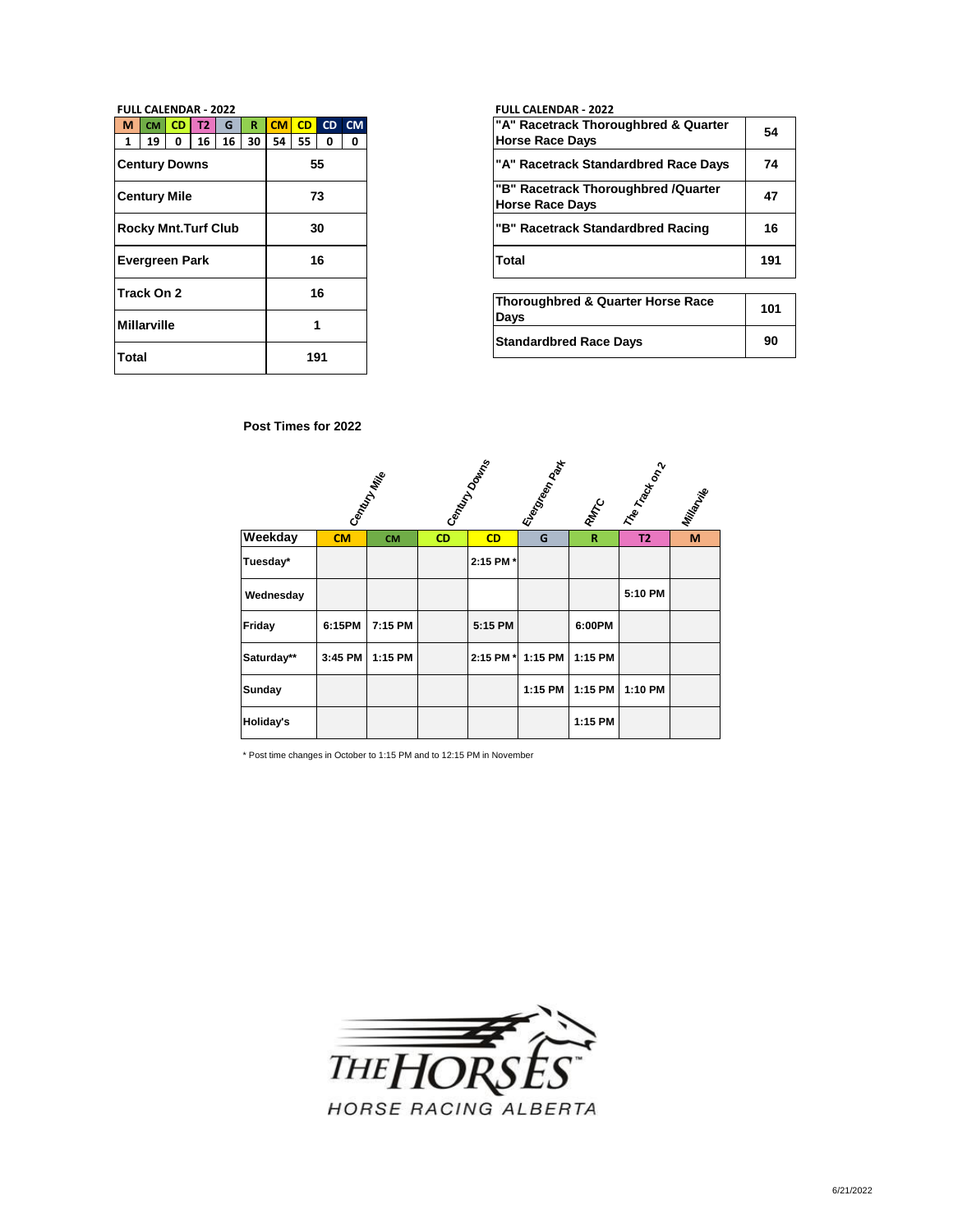

## **2022 RACING CALENDAR**

|    |                |    |    |           |    | July      |                |                |           |           |           |    |    |           |    |    |     |    | August         |           |           |           |              |           |           |
|----|----------------|----|----|-----------|----|-----------|----------------|----------------|-----------|-----------|-----------|----|----|-----------|----|----|-----|----|----------------|-----------|-----------|-----------|--------------|-----------|-----------|
|    | S              | M  |    |           |    | W         |                |                |           | F         |           | S  |    | S         | М  | T  |     |    | W              |           | ┳         | Е         |              | S         |           |
|    |                |    |    |           |    |           |                |                |           | M         | 2         |    |    |           | 1  | 2  |     | 3  |                | 4         |           | 5         |              | 6         | G         |
|    |                |    |    |           |    |           |                |                | CM        | <b>GD</b> | CM        | CD |    |           |    |    | GD. |    |                |           |           | CMI       | CD           | <b>CM</b> | CD        |
| 3  | T2             | 4  | 5  |           | 6  |           | $\overline{ }$ |                | 8         |           | 9         | G  | 7  | <b>T2</b> | 8  | 9  |     | 10 |                | 11        |           | 12        |              | 13        | G         |
|    |                |    |    | <b>GD</b> |    |           |                |                | <b>CM</b> | <b>CD</b> | CM        | CD |    | G         |    |    | GB. |    |                |           |           | CMI       | CD           | <b>CM</b> | CD        |
| 10 | T2             | 11 | 12 |           | 13 |           | 14             |                | 15        |           | 16        | G  | 14 | T2        | 15 | 16 |     | 17 | T <sub>2</sub> | 18        |           | 19        |              | 20        | <b>T2</b> |
|    | G              |    |    | СB.       |    |           |                |                | CM        | CD        | <b>CM</b> | CD |    | G         |    |    |     |    |                |           |           | <b>CM</b> |              | CM        | G         |
| 17 | T2             | 18 | 19 |           | 20 |           | 21             |                | 22        |           | 23        | G  | 21 | T2        | 22 | 23 |     | 24 | <b>T2</b>      | 25        |           | 26        |              | 27        | T2        |
|    | G              |    |    | 93        |    |           |                |                | CM        | CD        | CM        | CD |    | G         |    |    |     |    |                |           |           | CM        |              | CM        | G         |
| 24 | T2             | 25 | 26 |           | 27 |           | 28             |                | 29        |           | 30        | G  | 28 | T2        | 29 | 30 |     | 31 | T2             |           |           |           |              |           |           |
|    | G              |    |    | চে        |    |           |                |                | CM        | CD        | CM        | CD |    | G         |    |    |     |    |                |           |           |           |              |           |           |
| 31 | T <sub>2</sub> |    |    | <b>CM</b> | M  | <b>CM</b> | <b>CD</b>      | T <sub>2</sub> | G         | R         | CM        | CD |    |           |    |    |     |    | <b>CM</b>      | <b>CD</b> | <b>T2</b> | G         | $\mathbb{R}$ | <b>CM</b> | CD        |
|    | G              |    |    |           |    |           |                | 5              | 8         |           | 10        | 8  |    |           |    |    |     |    |                |           | 9         | 8         |              | 8         | 4         |
|    |                |    |    |           |    |           |                |                |           |           |           |    |    |           |    |    |     |    |                |           |           |           |              |           |           |

|    | September    |    |   |        |    |           |           |           |    |                |    |    |    | October        |   |                    |    |           |    |           |           |                |           |   |           |
|----|--------------|----|---|--------|----|-----------|-----------|-----------|----|----------------|----|----|----|----------------|---|--------------------|----|-----------|----|-----------|-----------|----------------|-----------|---|-----------|
| S  |              | м  |   | W<br>T |    |           |           |           | Е  |                |    | S  |    | S              | М |                    |    |           | w  |           |           | F              |           |   |           |
|    |              |    |   |        |    |           |           |           |    | $\overline{2}$ |    | 3  |    |                |   |                    |    |           |    |           |           |                |           |   |           |
|    |              |    |   |        |    |           |           |           |    | <b>CM</b>      |    | CM | CD |                |   |                    |    |           |    |           |           |                |           |   | <b>CM</b> |
| 4  | R            | 5. | R | 6      |    | ⇁         |           | 8         |    | 9              |    | 10 | R  | $\overline{2}$ | R | 3                  | 4  |           | 5  |           | 6         |                |           |   | 8         |
|    | <b>T2</b>    |    |   |        | CD |           |           |           |    | CM             |    | CM | CD |                |   |                    |    | <b>CD</b> |    |           |           |                | CM        |   | <b>CM</b> |
| 11 | R            | 12 |   | 13     |    | 14        |           | 15        |    | 16             | R  | 17 | R  | 9              | R | $\mathbb{R}$<br>10 | 11 |           | 12 |           | 13        |                | 14        |   | 15        |
|    | <b>T2</b>    |    |   |        | CD |           |           |           |    | <b>CM</b>      |    | CM | CD |                |   |                    |    | <b>CD</b> |    |           |           |                | <b>CM</b> |   | <b>CM</b> |
| 18 | $\mathbb{R}$ | 19 |   | 20     |    | 21        |           | 22        |    | 23             |    | 24 | R  | 16             |   | 17                 | 18 |           | 19 |           | 20        |                | 21        |   | 22        |
|    |              |    |   |        | CD |           | CD        |           |    | <b>CM</b>      |    | CM |    |                |   |                    |    | <b>CD</b> |    |           |           |                | <b>CM</b> |   | <b>CM</b> |
| 25 | $\mathbf R$  | 26 |   | 27     |    | 28        |           | 29        |    | 30             | R  |    |    | 23             |   | 24                 | 25 |           | 26 |           | 27        |                | 28        |   | 29        |
|    |              |    |   |        | CD |           |           |           |    | <b>CM</b>      |    |    |    |                |   |                    |    | <b>CD</b> |    |           |           |                | <b>CM</b> |   | <b>CM</b> |
|    |              |    |   |        |    | <b>CD</b> | <b>CM</b> | <b>CD</b> | T2 | G              | R  | CM | CD | 30             |   | 31                 |    |           |    | <b>CM</b> | <b>CD</b> | T <sub>2</sub> | G         | R | <b>CM</b> |
|    |              |    |   |        |    |           |           |           | 2  |                | 10 | 9  | 8  |                |   |                    |    |           |    | 0         | 0         | 0              |           | 5 | 9         |

|                       | September    |    |   |    |           |           |           |           |                |           |              | October |    |    |   |                    |    |           |    |           |           |           |               |   |                 |    |
|-----------------------|--------------|----|---|----|-----------|-----------|-----------|-----------|----------------|-----------|--------------|---------|----|----|---|--------------------|----|-----------|----|-----------|-----------|-----------|---------------|---|-----------------|----|
| W<br>s<br>S<br>М<br>F |              |    |   |    |           |           |           |           |                |           | S            |         | М  |    |   | W                  |    |           |    | F         |           | S         |               |   |                 |    |
|                       |              |    |   |    |           |           |           |           |                |           |              |         |    |    |   |                    |    |           |    |           |           |           |               |   |                 |    |
|                       |              |    |   |    |           |           |           | ٠         |                | 2         |              | 3       |    |    |   |                    |    |           |    |           |           |           |               |   | $\mathbf{1}$    | R  |
|                       |              |    |   |    |           |           |           |           |                | <b>CM</b> |              | CM      | CD |    |   |                    |    |           |    |           |           |           |               |   | CM              | CD |
| 4                     | R            | 5  | R | 6  |           |           |           | 8         |                | 9         |              | 10      | R  | 2  | R | 3                  | 4  |           | 5  |           | 6         |           |               |   | 8               | R  |
|                       | T2           |    |   |    | CD        |           |           |           |                | <b>CM</b> |              | CM      | CD |    |   |                    |    | CD        |    |           |           |           | $\mathsf{CM}$ |   | CM              | CD |
| .1                    | R            | 12 |   | 13 |           | 14        |           | 15        |                | 16        | R            | 17      | R  | 9  | R | $\mathbb{R}$<br>10 | 11 |           | 12 |           | 13        |           | 14            |   | 15              |    |
|                       | T2           |    |   |    | CD        |           |           |           |                | CM        |              | CM      | CD |    |   |                    |    | <b>CD</b> |    |           |           |           | CM            |   | CMI             | CD |
| L8.                   | R            | 19 |   | 20 |           | 21        |           | 22        |                | 23        |              | 24      | R  | 16 |   | 17                 | 18 |           | 19 |           | 20        |           | 21            |   | 22              |    |
|                       |              |    |   |    | <b>CD</b> |           | <b>CD</b> |           |                | <b>CM</b> |              | CM      |    |    |   |                    |    | CD        |    |           |           |           | CM            |   | CM <sub>l</sub> | CD |
| 25 I                  | $\mathbb{R}$ | 26 |   | 27 |           | 28        |           | 29        |                | 30        | $\mathbb{R}$ |         |    | 23 |   | 24                 | 25 |           | 26 |           | 27        |           | 28            |   | 29              |    |
|                       |              |    |   |    | <b>CD</b> |           |           |           |                | CM        |              |         |    |    |   |                    |    | CD        |    |           |           |           | CM            |   | CMI             | CD |
|                       |              |    |   |    |           | <b>CD</b> | <b>CM</b> | <b>CD</b> | T <sub>2</sub> | G         | R            | CM      | CD | 30 |   | 31                 |    |           |    | <b>CM</b> | <b>CD</b> | <b>T2</b> | G             | R | CM              | CD |
|                       |              |    |   |    |           |           |           |           | $\overline{2}$ |           | 10           | 9       | 8  |    |   |                    |    |           |    | 0         | 0         | 0         |               | 5 | 9               | 9  |

| November        |                                      |                      |                |           |                         |           |           |              |                   |                | December  |                                    |                                     |                                     |                |           |     |           |                |              |           |
|-----------------|--------------------------------------|----------------------|----------------|-----------|-------------------------|-----------|-----------|--------------|-------------------|----------------|-----------|------------------------------------|-------------------------------------|-------------------------------------|----------------|-----------|-----|-----------|----------------|--------------|-----------|
| S               | M                                    | T                    |                | W         |                         | T.        |           | F            |                   | s              |           | S                                  | M                                   | T.                                  |                | W         |     | T         | F              |              | S         |
|                 |                                      | 1                    | $\overline{2}$ |           | $\overline{\mathbf{3}}$ |           | 4         |              | 5                 | CD             |           |                                    |                                     |                                     |                |           | 1   |           | $\overline{2}$ |              | 3         |
|                 |                                      | CD                   |                |           |                         | CM        |           |              | <b>CM</b>         |                |           |                                    |                                     |                                     |                |           |     |           | <b>CM</b>      |              | <b>CM</b> |
| 6               | 7                                    | 8                    | 9              |           | 10                      |           | 11        |              | $12 \overline{ }$ |                |           | 4                                  | 5                                   | 6                                   | $\overline{7}$ |           | 8   |           | 9              |              | 10        |
|                 |                                      |                      |                |           |                         |           |           |              |                   |                |           |                                    |                                     |                                     |                |           |     |           | <b>CM</b>      |              | <b>CM</b> |
| 13              | 14                                   | 15                   | 16             |           | 17                      |           | 18        |              | 19                |                |           | 11                                 | 12                                  | 13                                  | 14             |           | 15  |           | 16             |              | 17        |
|                 |                                      |                      |                |           |                         |           | CM        |              | <b>CM</b>         |                |           |                                    |                                     |                                     |                |           |     |           | <b>CM</b>      |              | <b>CM</b> |
| 20              | 21                                   | 22                   | 23             |           | 24                      |           | 25        |              | 26                |                |           | 18                                 | 19                                  | 20                                  | 21             |           | 22  |           | 23             |              | 24        |
|                 |                                      |                      |                |           |                         |           | <b>CM</b> |              | <b>CM</b>         |                |           |                                    |                                     |                                     |                |           |     |           |                |              |           |
| 27              | 28                                   | 29                   | 30             |           |                         |           |           |              |                   |                |           | 25                                 | 26                                  | 27                                  | 28             |           | 29  |           | 30             |              | 31        |
|                 |                                      |                      |                |           |                         |           |           |              |                   |                |           |                                    | <b>CM</b>                           |                                     |                |           |     |           |                |              | <b>CM</b> |
|                 |                                      |                      |                | <b>CM</b> | <b>CD</b>               | <b>T2</b> | G         | $\mathbb{R}$ | <b>CM</b>         | CD             |           |                                    |                                     |                                     |                | <b>CM</b> | CD. | <b>T2</b> | G              | $\mathbb{R}$ | <b>CM</b> |
|                 |                                      |                      |                | 4         |                         |           |           |              | $\mathbf{2}$      | $\overline{2}$ |           |                                    |                                     |                                     |                | 8         |     |           |                |              |           |
| R               |                                      | Lethbridge Runners - |                |           |                         |           | 30        |              |                   |                |           | CD                                 |                                     | <b>Century Downs Standardbred -</b> |                |           |     |           | 55             |              |           |
| M               | Millarville -                        |                      |                |           |                         |           | 1         |              |                   |                |           | CD                                 | <b>Century Downs Thoroughbred -</b> |                                     |                |           |     |           |                | 0            |           |
| TO <sub>2</sub> | Track On 2 Standardbred -            |                      |                |           |                         |           | 16        |              |                   |                |           | CM                                 | <b>Century Mile Thoroughbred -</b>  |                                     |                |           |     |           |                |              |           |
| G               | <b>Grande Prairie Runners -</b>      |                      |                |           |                         |           | 16        |              |                   |                | <b>CM</b> | <b>Century Mile Standardbred -</b> |                                     |                                     |                |           | 19  |           |                |              |           |
| CD              | <b>Century Downs Quarter Horse -</b> |                      |                |           |                         |           | 0         |              |                   |                |           | <b>CM</b>                          | <b>Century Mile Quarter Horse -</b> |                                     |                |           |     |           | 0              |              |           |

 $\bar{z}$ 

|              | <b>November</b> |           |           |           |           |              |                |                |  |    | December  |                                     |    |           |           |                |                |              |           |    |  |  |
|--------------|-----------------|-----------|-----------|-----------|-----------|--------------|----------------|----------------|--|----|-----------|-------------------------------------|----|-----------|-----------|----------------|----------------|--------------|-----------|----|--|--|
| Т            | W               |           |           | т         |           | F            |                | S              |  | S  | M         | т                                   |    | W         |           | т              | F              |              | S         |    |  |  |
| $\mathbf{1}$ | $\overline{2}$  |           | 3         |           | 4         |              | 5              | CD             |  |    |           |                                     |    |           | 1         |                | $\overline{2}$ |              | 3         |    |  |  |
| <b>CD</b>    |                 |           |           |           | <b>CM</b> |              | CM             |                |  |    |           |                                     |    |           |           |                | <b>CM</b>      |              | <b>CM</b> |    |  |  |
| 8            | 9               |           | 10        |           | 11        |              | 12             |                |  | 4  | 5         | 6                                   | 7  |           | 8         |                | 9              |              | 10        |    |  |  |
|              |                 |           |           |           |           |              |                |                |  |    |           |                                     |    |           |           |                | <b>CM</b>      |              | <b>CM</b> |    |  |  |
| 15           | 16              |           | 17        |           | 18        |              | 19             |                |  | 11 | 12        | 13                                  | 14 |           | 15        |                | 16             |              | 17        |    |  |  |
|              |                 |           |           |           | <b>CM</b> |              | <b>CM</b>      |                |  |    |           |                                     |    |           |           |                | <b>CM</b>      |              | <b>CM</b> |    |  |  |
| 22           | 23              |           | 24        |           | 25        |              | 26             |                |  | 18 | 19        | 20                                  | 21 |           | 22        |                | 23             |              | 24        |    |  |  |
|              |                 |           |           |           | <b>CM</b> |              | <b>CM</b>      |                |  |    |           |                                     |    |           |           |                |                |              |           |    |  |  |
| 29           | 30              |           |           |           |           |              |                |                |  | 25 | 26        | 27                                  | 28 |           | 29        |                | 30             |              | 31        |    |  |  |
|              |                 |           |           |           |           |              |                |                |  |    | <b>CM</b> |                                     |    |           |           |                |                |              | <b>CM</b> |    |  |  |
|              |                 | <b>CM</b> | <b>CD</b> | <b>T2</b> | G         | $\mathbb{R}$ | <b>CM</b>      | CD             |  |    |           |                                     |    | <b>CM</b> | <b>CD</b> | T <sub>2</sub> | G              | $\mathbb{R}$ | <b>CM</b> | CD |  |  |
|              |                 | 4         |           |           |           |              | $\overline{2}$ | $\overline{2}$ |  |    |           |                                     |    | 8         |           |                |                |              |           |    |  |  |
| Runners -    |                 |           |           |           | 30        |              |                |                |  | CD |           | <b>Century Downs Standardbred -</b> |    |           |           |                |                | 55           |           |    |  |  |

| ۵. | <b>Century Downs Thoroughbred -</b> | 0  |
|----|-------------------------------------|----|
| M  | <b>Century Mile Thoroughbred</b>    | 54 |
| M  | <b>Century Mile Standardbred -</b>  | 19 |
| M  | <b>Century Mile Quarter Horse -</b> |    |